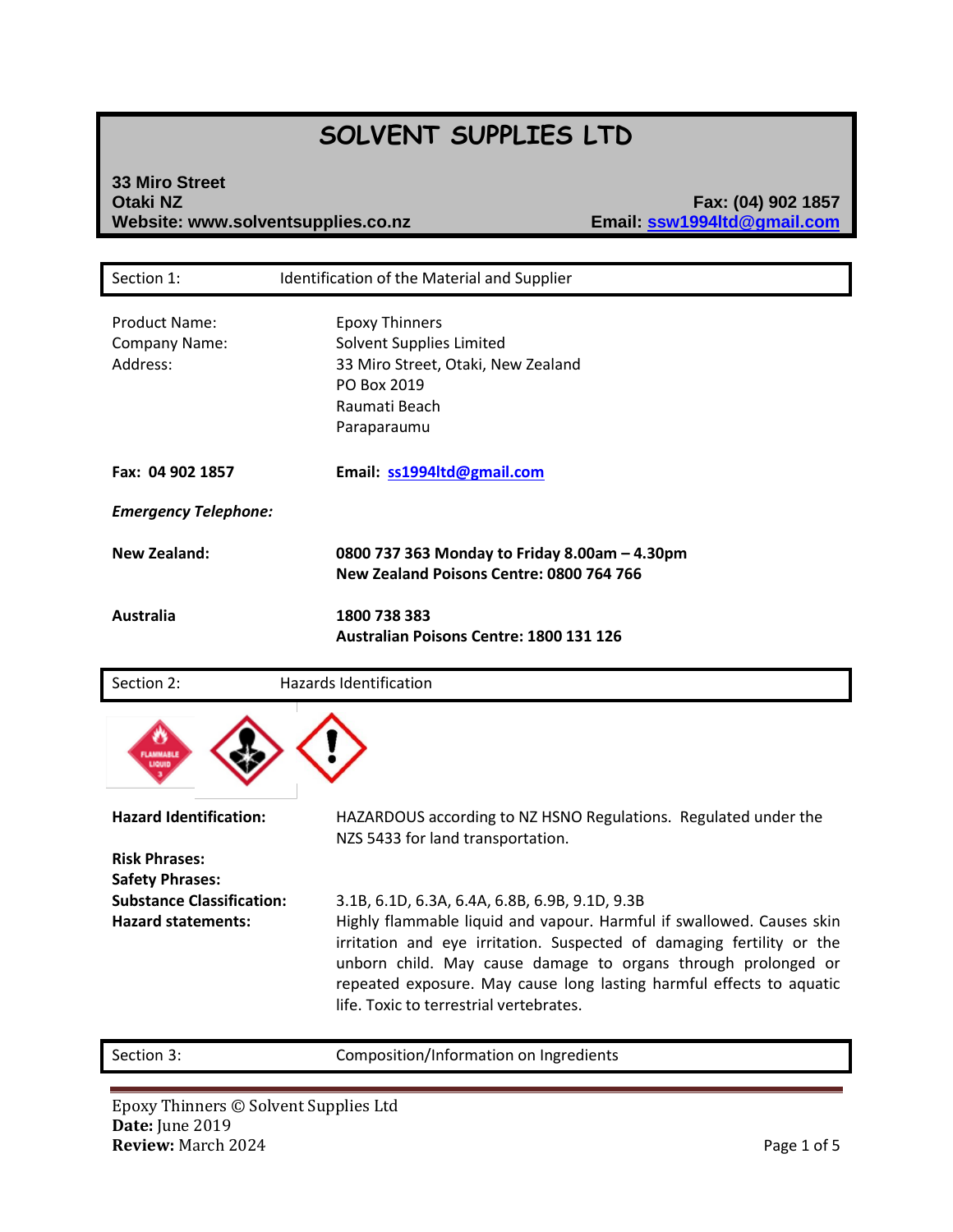| Ingredients:        | Percentage % |
|---------------------|--------------|
| <b>MIBK</b>         | 10-30%       |
| Xylene              | 20-70%       |
| Methyl Ethyl Ketone | 40-60%       |

| section $\Lambda$ | First Aid<br>Measures |
|-------------------|-----------------------|
|                   |                       |

| Eyes:      | Rinse cautiously with water for several minutes. Remove contact lenses if present and                                                                        |
|------------|--------------------------------------------------------------------------------------------------------------------------------------------------------------|
|            | easy to do so. Continue rinsing. If eye irritation persists get medical attention/advice.                                                                    |
| Swallowed: | Call a POISON CENTRE (NZ 0800 764 766) or Australia (131 126) or doctor/physician if                                                                         |
|            | you feel unwell.                                                                                                                                             |
| Skin:      | IF ON SKIN: Remove/Take off immediately all contaminated clothing. Rinse skin with<br>water/shower. IF skin irritation occurs, get medical advice/attention. |
| Inhaled:   | Remove to fresh air and keep at rest in a position comfortable for breathing.                                                                                |

### **Aggravated medical conditions caused by exposure**

## **Chronic Health Effects**

#### **Advice to Doctor**

| Section 5:                                                                                                                                                                                         | <b>Fire Fighting Measures</b>                                                  |
|----------------------------------------------------------------------------------------------------------------------------------------------------------------------------------------------------|--------------------------------------------------------------------------------|
| <b>Extinguisher:</b>                                                                                                                                                                               | Foam, Carbon Dioxide, Dry Chemical                                             |
| <b>Hazards from combustion products</b><br><b>Fire/Explosion Hazard</b><br><b>Auto Ignition Temperature</b><br>Lower Explosion Limit/Upper Explosion Limit<br>Hazchem code:<br><b>Flash Point:</b> | Special protective precautions and equipment for firefighters<br>3(Y)E<br>-7°C |

|--|

#### **Emergency Procedures:**

Keep spectators away and avoid breathing dust or vapours.

#### **Methods and materials for containment and clean up:**

*Minor Spills:* Clean up spills immediately. Wear protective clothing and breathing apparatus. Use absorbent clean up materials, such as fire retardant treated sawdust or diatomaceous earth.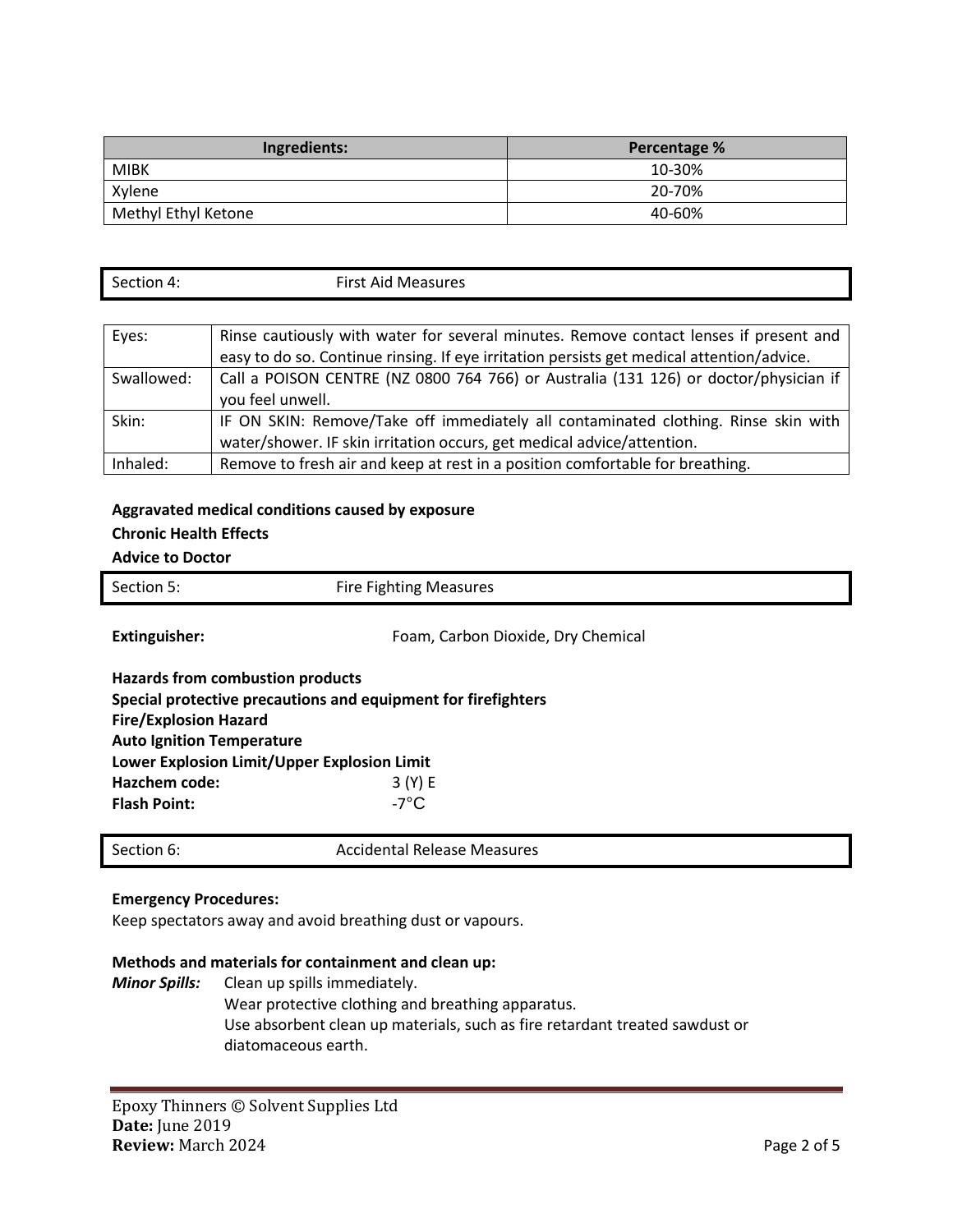|               | Keep spills (and as much as possible cleaning runoffs) out of municipal sewers and<br>waterways.                      |
|---------------|-----------------------------------------------------------------------------------------------------------------------|
|               | Sweep up.                                                                                                             |
|               | Place in separate container for disposal or recovery.                                                                 |
| Major Spills: | Dike and contain spill with inert materials (eg sand).                                                                |
|               | Keep spills (and as much as possible cleaning runoffs) out of municipal sewers and open                               |
|               | bodies of water.                                                                                                      |
|               | Restrict access to area. No smoking or naked lights.                                                                  |
|               | Clear area of personnel and move upwind.                                                                              |
|               | Alert Fire Brigade and tell them location and nature of hazard.                                                       |
|               | <u>in the set of the set of the set of the set of the set of the set of the set of the set of the set of the set </u> |

Consider evacuation (or protect in place).

Stop leak if safe to do so.

Collect recoverable product into labeled containers for recycling.

| Section 7: | Handling and Storage |  |
|------------|----------------------|--|

**Precautions for safe handling:** Avoid damaging containers. Keep lids on containers when not in use.

#### **Conditions for safe storage including any incompatibilities:**

| <b>Storage Temperatures:</b>        |                                                                                                                                                                                                                                                        | Min $1^{\circ}$ C         | Max $40^{\circ}$ C                           |                                                                             |
|-------------------------------------|--------------------------------------------------------------------------------------------------------------------------------------------------------------------------------------------------------------------------------------------------------|---------------------------|----------------------------------------------|-----------------------------------------------------------------------------|
| Section 8:                          |                                                                                                                                                                                                                                                        |                           | <b>Exposure Controls/Personal Protection</b> |                                                                             |
|                                     | <b>National Exposure standards for mixture:</b>                                                                                                                                                                                                        |                           | product.                                     | No exposure standards have been established for this                        |
| Component                           |                                                                                                                                                                                                                                                        | <b>Breathing Zone ppm</b> |                                              | Breathing Zone mg/m <sup>3</sup>                                            |
| <b>Personal Protection:</b><br>Eye: | recommended when using any paint.                                                                                                                                                                                                                      |                           |                                              | Safety eyewear with splash guards or side shields to prevent eye contact is |
| Hands/Feet:                         | Protective clothing. Gloves of neoprene or nitrile rubber - Industrial weight lined<br>gauntlet recommended.                                                                                                                                           |                           |                                              |                                                                             |
| Other:                              | Overalls, impervious clothing, barrier cream, eyewash unit, skin cleansing cream.<br>Practice good caution and personal cleanliness to avoid skin contact. Avoid breathing<br>vapours of heated materials. Wash hands thoroughly before handling food. |                           |                                              |                                                                             |
| <b>Respirator:</b>                  |                                                                                                                                                                                                                                                        |                           |                                              |                                                                             |
| Section 9:                          |                                                                                                                                                                                                                                                        |                           | <b>Physical and Chemical Properties</b>      |                                                                             |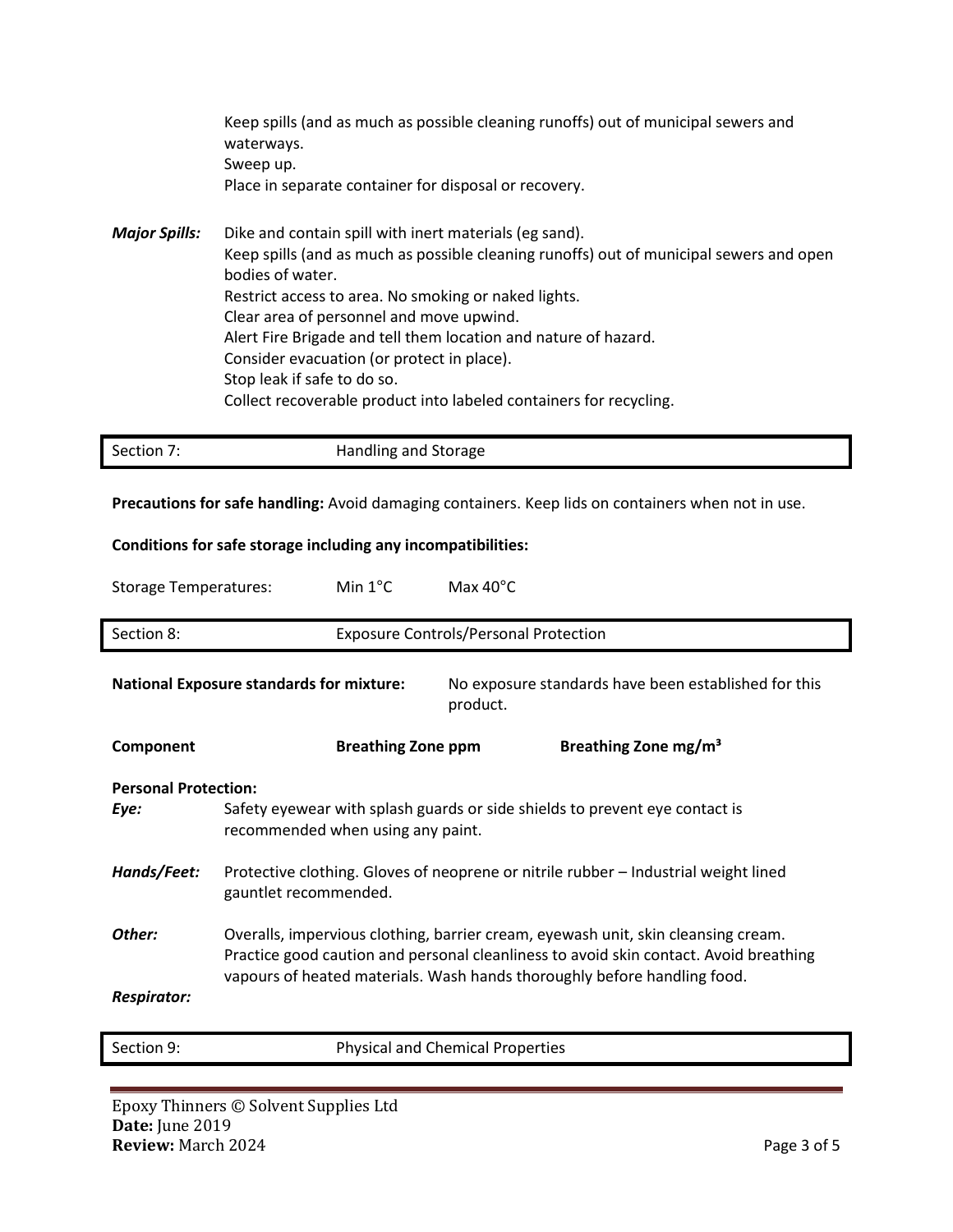#### **Appearance:** Clear liquid

| <b>Odour</b>                                       | PH                                                                        | <b>Vapour</b><br><b>Pressure</b> | Vapour<br><b>Density</b>                                                         | <b>Boiling</b><br><b>Point</b>                                             | <b>Melt</b><br><b>Freeze</b> | <b>Solubility</b>                                              | <b>Volatile by</b><br>Weight |
|----------------------------------------------------|---------------------------------------------------------------------------|----------------------------------|----------------------------------------------------------------------------------|----------------------------------------------------------------------------|------------------------------|----------------------------------------------------------------|------------------------------|
|                                                    |                                                                           |                                  |                                                                                  |                                                                            |                              | Immiscible                                                     | 100                          |
|                                                    |                                                                           |                                  |                                                                                  |                                                                            |                              |                                                                |                              |
| Section 10:                                        |                                                                           |                                  | <b>Stability and Activity</b>                                                    |                                                                            |                              |                                                                |                              |
| <b>Chemical Stability:</b>                         |                                                                           |                                  | conditions.                                                                      |                                                                            |                              | Product is considered stable under normal storage and handling |                              |
| <b>Conditions to avoid:</b>                        |                                                                           |                                  | Freezing, excessive heat and changes in temperature, I<br>incompatible material. |                                                                            |                              |                                                                |                              |
| <b>Hazardous reactions:</b>                        | Hazardous decomposition product:                                          |                                  |                                                                                  | Oxides of carbon and nitrogen.<br>Hazardous polymerization will not occur. |                              |                                                                |                              |
| Section 11:                                        |                                                                           |                                  | <b>Toxicological Information</b>                                                 |                                                                            |                              |                                                                |                              |
|                                                    | No data available for this product.<br>Refer to individual raw materials. |                                  |                                                                                  |                                                                            |                              |                                                                |                              |
| Component:                                         |                                                                           | Oral: LD50 mg/kg                 |                                                                                  | Dermal: LD50 mg/kg                                                         |                              | Inhale: LC50 ppm                                               |                              |
| Section 12:                                        |                                                                           |                                  | <b>Hazard Identification</b>                                                     |                                                                            |                              |                                                                |                              |
| No data available for this product.                |                                                                           |                                  |                                                                                  |                                                                            |                              |                                                                |                              |
| Do not allow the product to enter the environment. |                                                                           |                                  |                                                                                  |                                                                            |                              |                                                                |                              |
| Component:                                         |                                                                           | Fish: LC50 mg/Lt                 |                                                                                  | <b>BCF: &lt;100 Kow</b>                                                    |                              |                                                                |                              |
| Section 13:                                        |                                                                           |                                  | <b>Disposal Considerations</b>                                                   |                                                                            |                              |                                                                |                              |
|                                                    |                                                                           |                                  |                                                                                  |                                                                            |                              |                                                                |                              |

#### **Special precautions for landfill or incineration:**

Consult manufacturer for recycling options and recycle where possible. Decontaminate empty containers. Observe all label safeguards until containers are cleaned and destroyed.

| Section 14:            | <b>Transport Information</b> |  |
|------------------------|------------------------------|--|
| $\mathcal{A}^{\prime}$ |                              |  |



Epoxy Thinners © Solvent Supplies Ltd **Date:** June 2019 **Review:** March 2024 **Page 4 of 5**